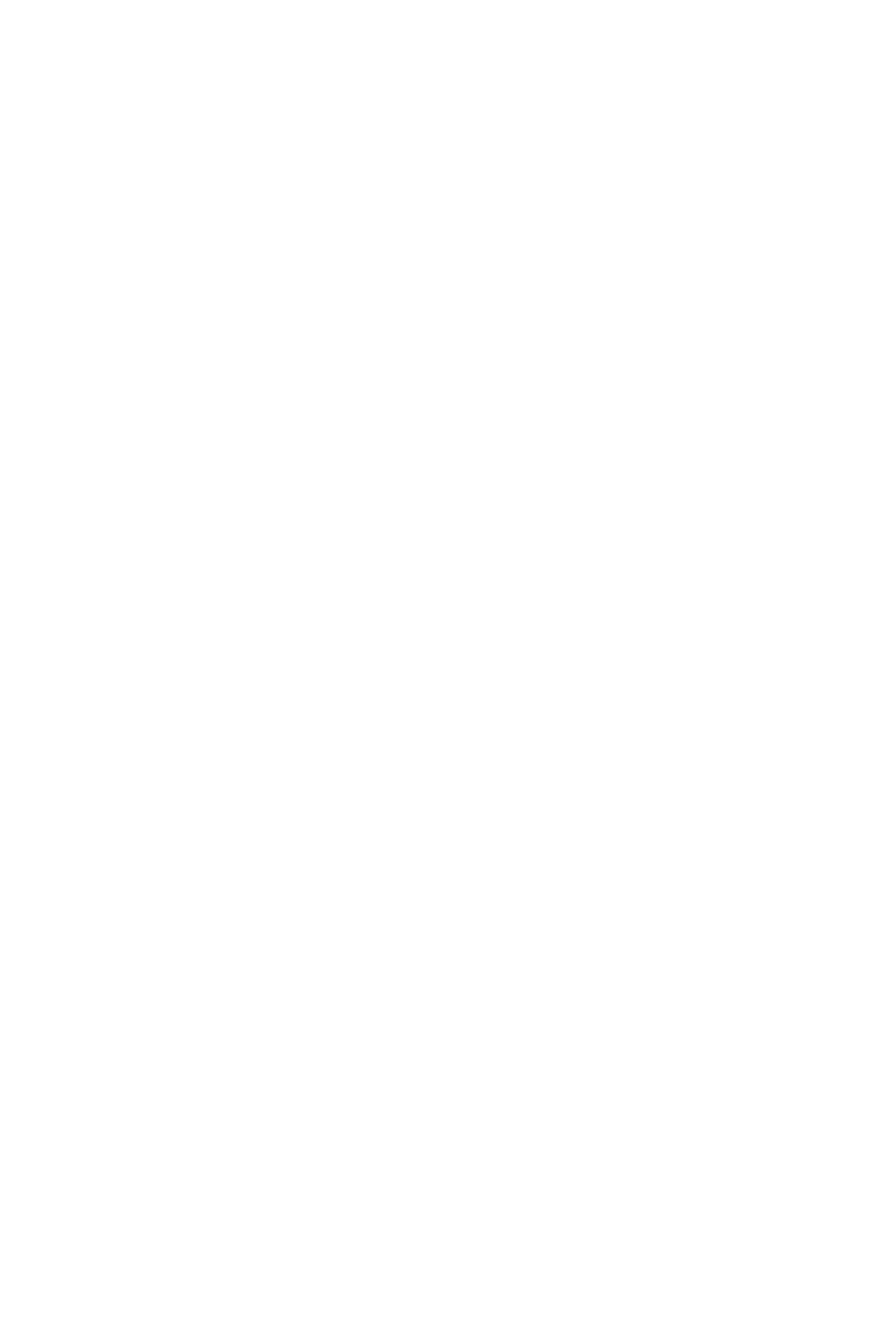Next, Mayor Rappold asked Michelle Rotellini President & CEO of the Beckley-Raleigh County Chamber of Commerce, to address Council regarding the Remote Worker Program. She explained the mission of the Chamber and summarized what she had previously explained during Council's May 3, 2021 Workshop regarding the Remote Worker Program. Councilwoman Bullock asked if a committee will need to be formed for this. Ms. Rotellini said this is a program the Chamber would like the City to be in control of and form a committee. This committee will decide how the money will be spent on the remote workers. The Mayor explained that Council members will be involved, and Beckley will seek the advice of other cities that have experience with this program. The Mayor encourage Council members interested in serving on this committee to reach out to him. Councilman Dunlap asked Ms. Rotellini if she can report to Council if members of the Chamber are uniformly behind the idea, and whether she has received positive or negative feedback over the last week. Ms. Rotellini stated that she has received a lot of positive feedback from Chamber members and several businesses thanking the Chamber for doing what they can to bring people back to Beckley. Councilman Sopher asked if the Council is specifying the money portion of the resolution tonight or if the program in general is being discussed. Mr. File explained that this resolution authorizes the City to establish a fund up to \$50,000.00 to be spent over a five-year period. It doesn't require it to be spent but it does authorize the fund to be established. Councilman Sopher said that he has had some push back regarding the amount of \$50,000.00 and feels that it would be better spent elsewhere. He stated that the City has plenty of perks to offer and money doesn't need to be one of them. The Mayor stated that it is intended to be \$5,000.00 per couple to help with moving expenses, outdoor equipment and to help us be competitive. The Mayor stated that the City was told last week in meetings with Senator Manchin and Senator Capito that there will be rescue funds and infrastructure funds available to the City. The Mayor said that we know things like broadband and better Police protection will be part of that. The Mayor said that it is the intent of the City to make sure that many of those funds are channeled to the grass roots level so those needs are not going unheeded. The Mayor said he thinks that if this Resolution is adopted, it puts Beckley on level footing with Charleston, Lewisburg, Shepherdstown and Morgantown who have been

involved in this type of project. The Mayor said that this cost, which may or may not be used, would be spread over a five-year period and he thinks shunning this opportunity would send the wrong signal about Beckley. The Mayor stated that we are not robbing Peter to pay Paul in this instance, no fewer streets will be paved, no fewer spring clean ups will occur and the citizen will not be short changed on anything. Councilman Hunter stated that she thinks that the City would not be doing their due diligence if they do not embrace this. She feels the return on investment out weighs the other. Ms. Rotellini stated that she doesn't want anyone to think that by doing this that the City is robbing from someone else because this is not an either/or situation. Coucilman Dunlap thanked Ms. Rotellini for her comments. He stated that he has received an overwhelming outpouring of discontentedness at the proposal that we would spend money for attraction when we have so much of a retention problem essentially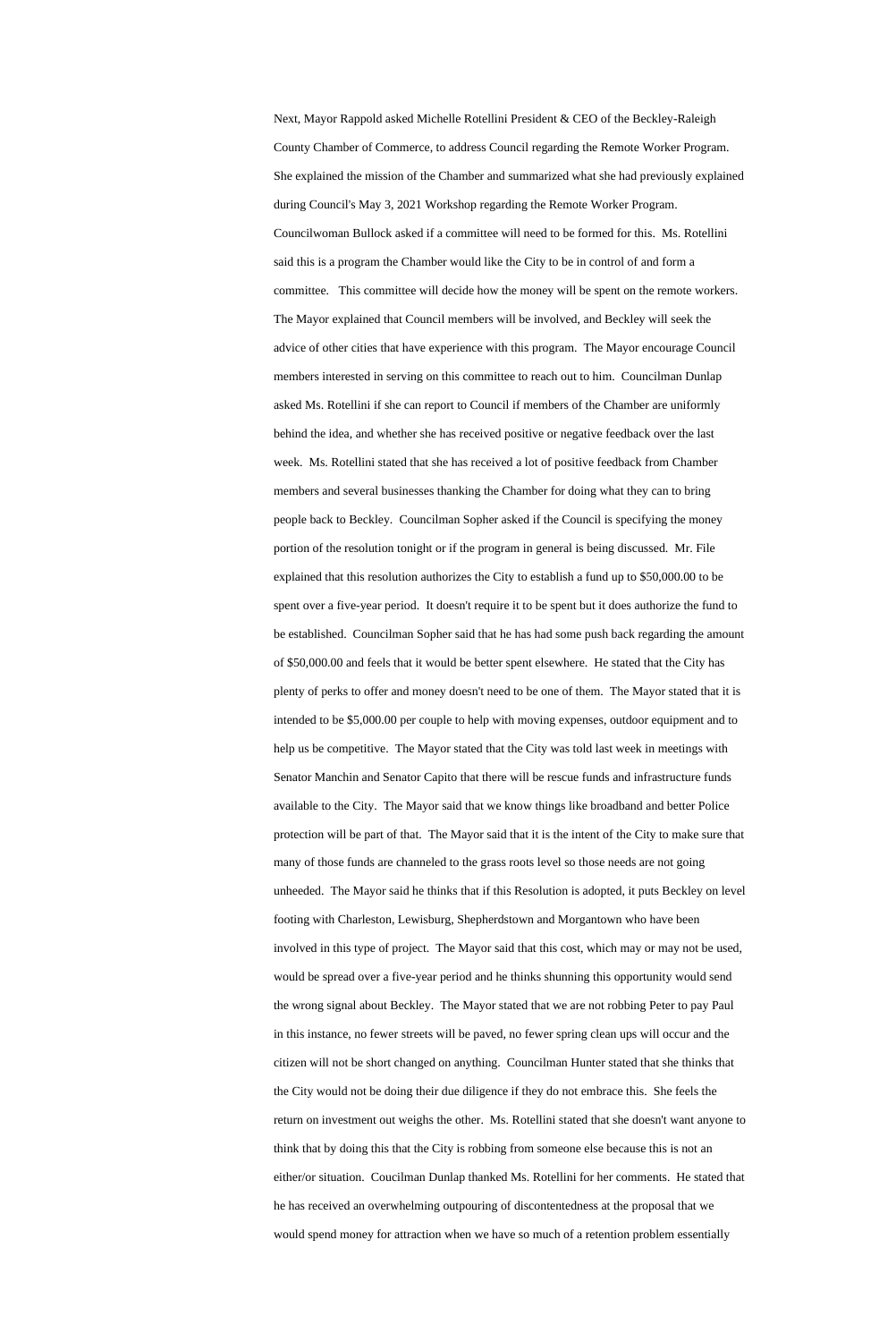implying that this money needs to be used to stop people from leaving before the City. Councilman Dunlap stated that he may not completely agree with his constituents' view points but has an obligation to voice them. The Mayor stated to those who may be thinking about leaving, would they not be encouraged to see an influx of new people coming into WV. Councilman Dunlap said that we could spend the same \$50,000.00 on programs that reach out to at risk youth, etc. The Mayor stated that this is comparing apples to oranges, as there will be plenty of funds coming to the City to help address social needs. The Mayor stated that approving this Resolution sends a positive message that Beckley is progressive. Councilman Sopher asked that if the resolution is voted for this evening and it contains the \$50,000.00 that this does not necessarily mean that the money has to be spent. The Mayor clarified that when they vote tonight, they are just voting that the money will be there for needs that may arise, such as moving expenses. The Mayor clarified that this is over a five-year period of time. Mr. File explained that this resolution allows Council to adopt guidelines to determine how this \$50,000.00 fund is handled. Ms. Rotellini said that she thinks the remote workers will volunteer their time to some of the non-profit organizations here. Councilman Reedy asked Ms. Rotellini how many applications were received by Lewisburg. Ms. Rotellini stated that over 2,000 applications have already come into the State. As of May 3, 2021 the State's website had already had over 200,000 hits. She stated that Beckley is now on that website without any incentives being offered. Mr. File, City Attorney, read the resolution in it's entirety. Councilwoman Hunter moved to adopt the Resolution, seconded by Councilman Price. The Mayor asked by a show of hands those in favor. Council Members Reedy, Price, Sopher and Hunter voted in favor. Those opposed by a show of hands were Council Members Bullock, Canter and Dunlap. The Mayor announced that the Resolution passed on a vote of 4- 3. The resolution is incorporated into these minutes.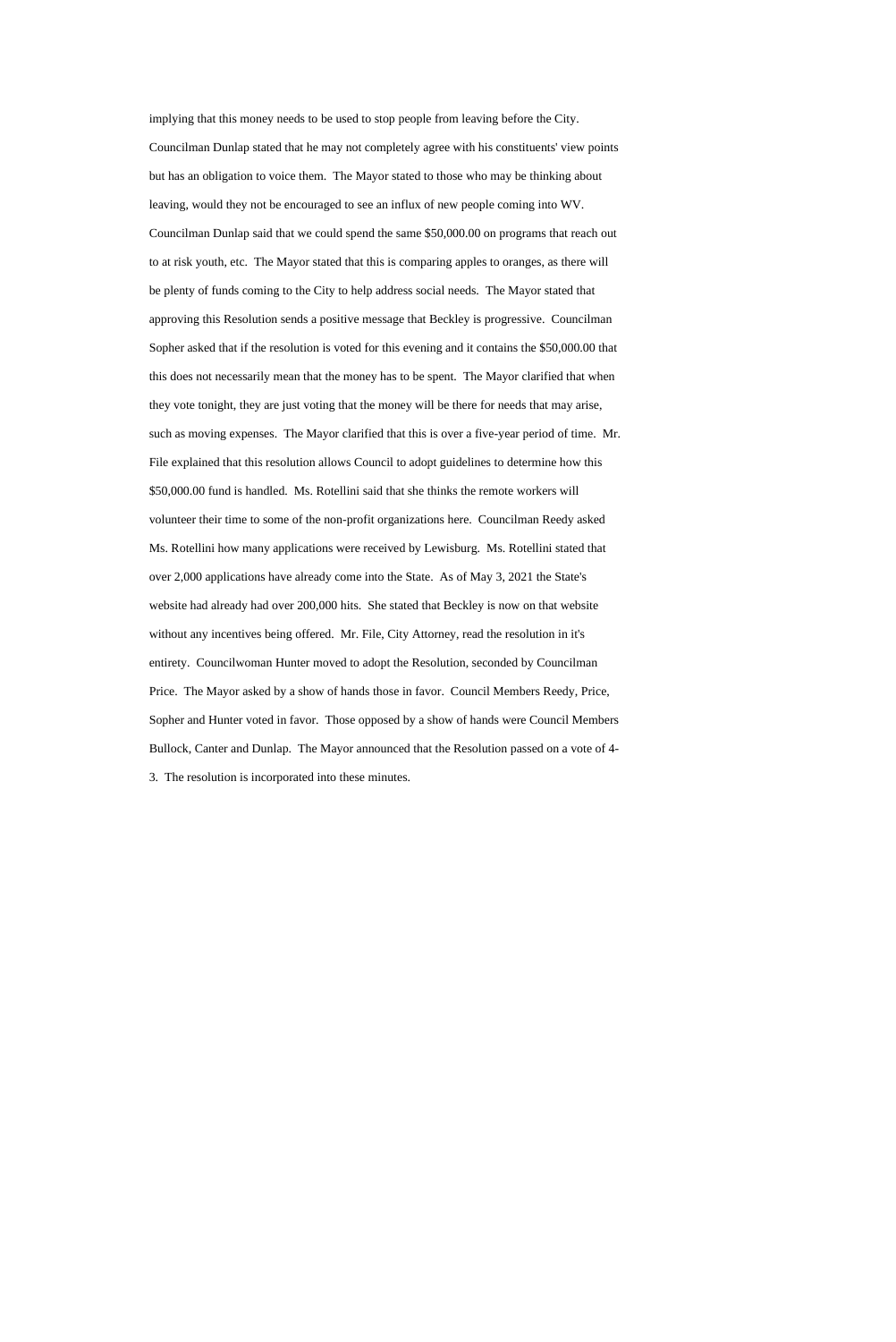Next, Mr. File conducted the first reading of the Ordinance to accept a gift of real estate located at 209 Temple Street. Dennis Corbin wishes to gift this property to the City. Mr. File summarized the Ordinance. The City of Beckley has conducted a title exam which shows that the City will receive clear title to the property. The burned-out structure on the property would be the responsibility of the City to remove. Mr. File stated that this property can be used to improve the park that is located on Temple Street. Council unanimously approved first reading on a motion by Councilman Price seconded by Councilwoman Hunter. The Ordinance is incorporated into these minutes.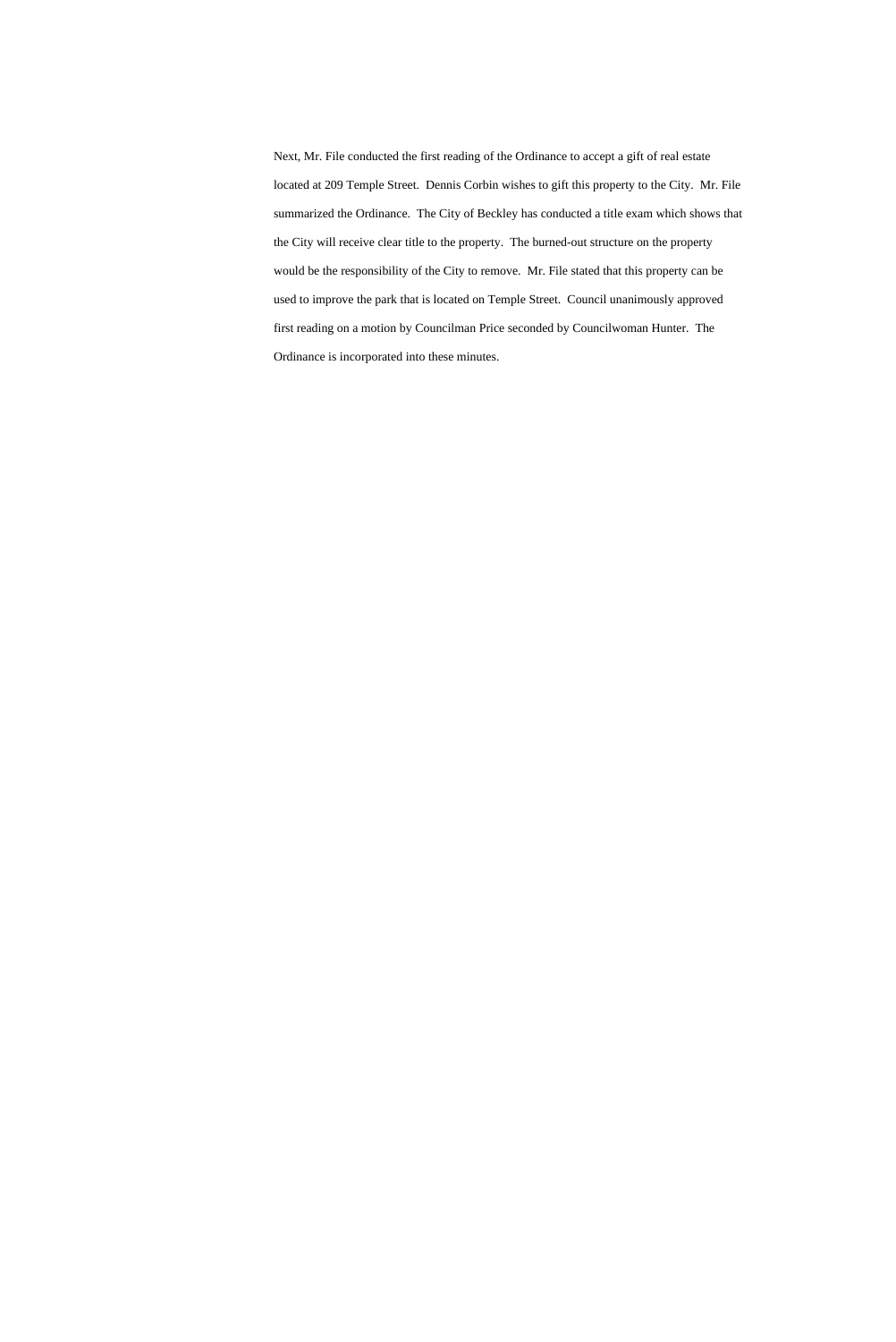Next, Mr. File presented for second reading and public hearing the Ordinance amending Chapter 10, Article IV, Section 10-400 of the City of Beckley's Human Rights Ordinance (The Crown Act.) Mr. File explained the Ordinance, read the Title and opened the public hearing. The following people participated voicing their support for this Ordinance: Danielle Stewart, Carly Ward, Thaddeus Breckenridge Dr. Melissa Keaton, Christina Baisden, Katonia Hart, Dr. Dumas, Christina Sellards, VP of NAACP, Ron Booker, Carol Workman with the Beckley Women's March and Holly Tilley. With no further public comments, Mr. File closed the public hearing. Council unanimously approved the Ordinance on a motion by Councilman Dunlap seconded by Councilman Canter. The Ordinance is incorporated into these minutes.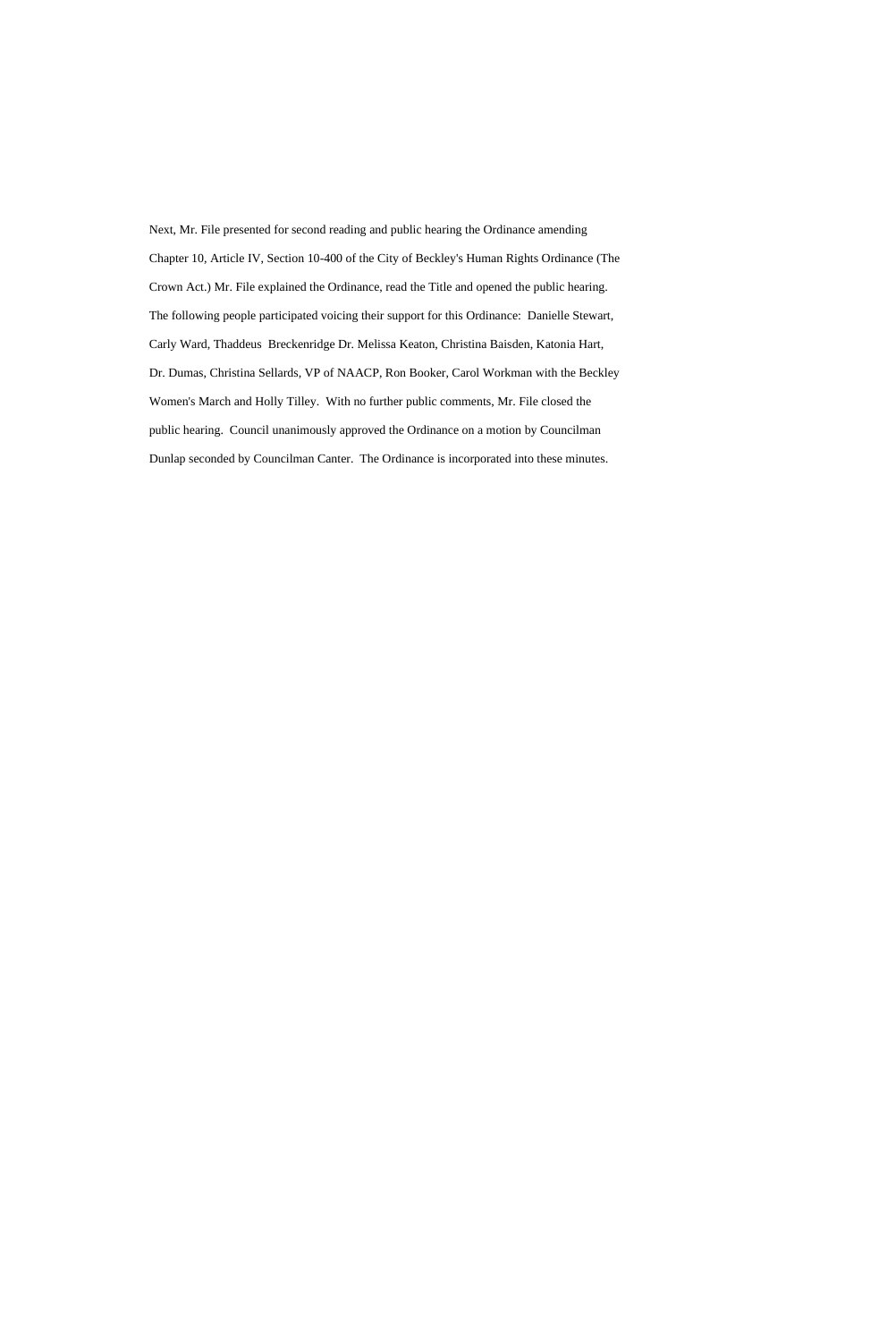Next, the Mayor asked Council's pleasure on the Prince Street property demolition bid which has been tabled. No motion was made to remove the tabled motion from the table. Mr. File stated that the item will remain on the table until the next Council meeting at which time the item will be removed or declared dead. He will research to determine if the original motion that was tabled died for lack of a motion to remove it from the table. Recorder-Treasurer Billie Trump stated that he thinks the bid is good for thirty days.

OLD BUSINESS: The Mayor congratulated the Shady Spring Tigers Basketball team on their victory and recognized their Coach, Ronnie Olsen, for his hard work. Coach Olson has accepted the Mayor's invitation to bring his team to the May 25, 2021 Council meeting for recognition. The Mayor announced that Saturday, May 15, 2021 is the dedication of the DOH historical marker honoring Bill Withers which will take place across from Stratton Elementary School. Pastor Fredrick Hightower and his wife plan to attend along with Councilman Tom Sopher who will be the Master of Ceremonies for this event. He is Chairman of the Raleigh County Historical Society. There will be musical entertainment immediately following the dedication, followed by an afternoon of entertainment consisting of songs of Bill Withers at the Intermodal Gateway. Chief Christian is accessing any safety concerns regarding traffic. The City will close S. Fayette Street between F Street & G Street. However, those wishing to park on S. Fayette will be allowed to enter that blocked off section for parking at 10:30 a.m. The Mayor thanked Chief Christian and the City's Deputy Chief for their work on this. The Mayor announced that Dwayne Richardson's visitation and funeral will be Saturday as well. It will be at The Heart of God Ministries at 10:00 a.m. Dwayne was the Woodrow Wilson High School Basketball player who greatly contributed to the Woodrow Wilson team this year. The Mayor acknowledged the scheduling conflict of this and the Bill Withers ceremony but urged the community and Council to attend. Councilwoman Bullock thanked Coucilwoman at Large, Sherrie Hunter for organizing the National Day of Prayer. Councilwoman Hunter stated that there were forty-five churches and 140 people that participated. Councilwoman Hunter thanked Jerry Stump, Director of the BPW, for all that he does behind the scenes and

really appreciates the cinders being removed from the sidewalks and streets. Mr. Stump gave recognition to DOH for their part in this.

NEW BUSINESS: Councilwoman Bullock thanked Mr. Stump, the employees at the BPW, Chief Christian and the Beckley City Police for their willingness to help and assist her in anyway. Councilman Price read a letter for the Council Members regarding the members (past and present) of the Beckley Fire Department and the Beckley Police Department and their families that are under attack based on the way their pensions are being calculated. A campaign has been launched to change the way pensions are calculated which currently is not giving credit for the full length of time of service. Councilman Price asked Mr. File to draft a resolution in support of the Beckley Police and Beckley Fire Department Pension Boards and asked Council to support this resolution.